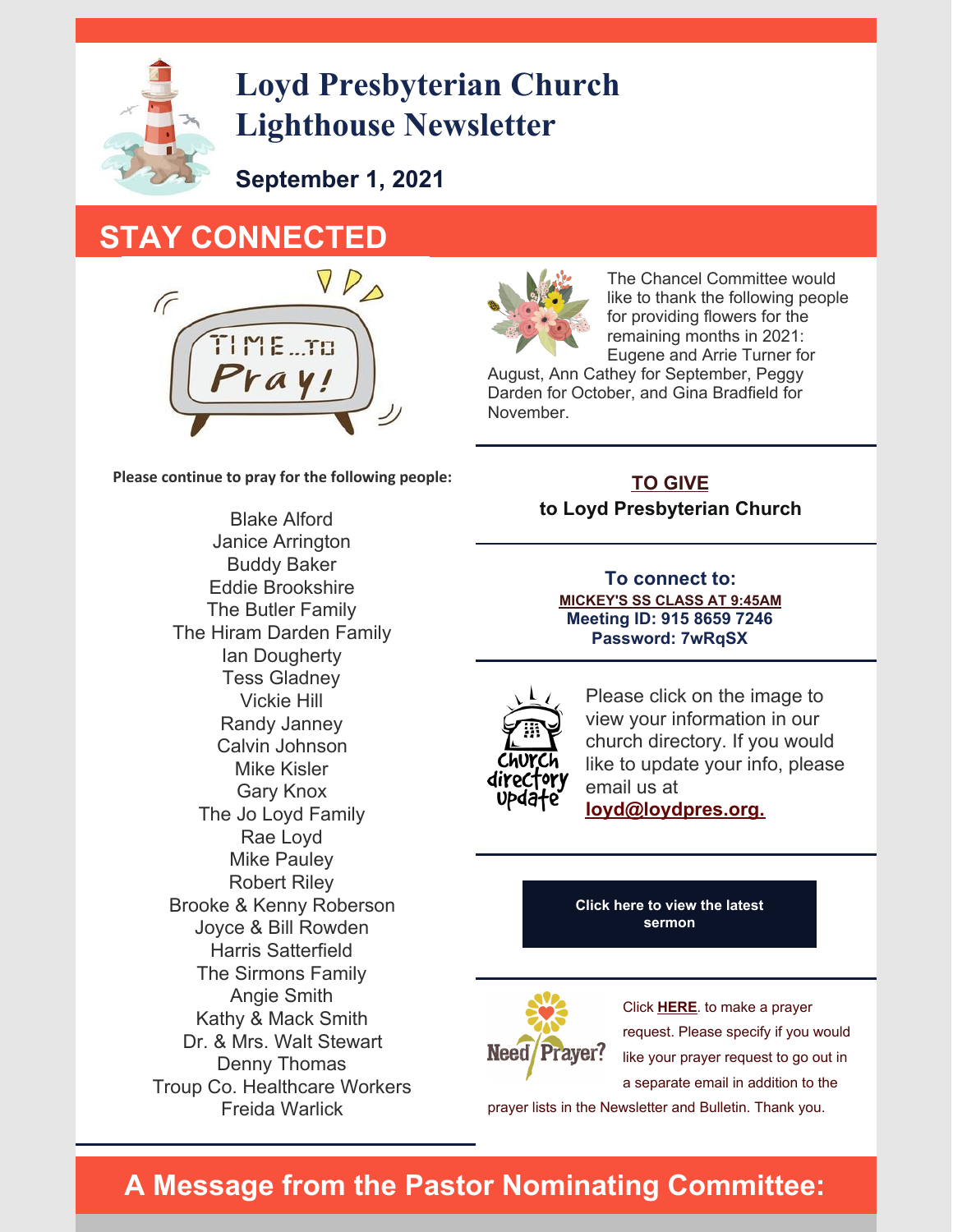

The PNC is meeting every Wednesday at 6:15pm in Darden Hall. We start each meeting with prayer and a devotional. We intentionally are doing team building exercises each session. At the end of the meeting, we close with prayers for our church, community, families and each other.

#### *Our PNC would like to invite our church family members to pray regularly for our committee and each individual PNC member.*

As we write our MIF (Ministry Information Form), we are seeking guidance from the Holy Spirit, God's word, and Jesus' ministry.

### **FILE OF [TRANSITION](https://183b5535-89f3-445c-894f-7f6da91bee0f.filesusr.com/ugd/73508a_f8e07bf83f5d4d1c9c3251a45b1f9bbc.pdf) PHASES**

(The PNC is currently on Phase 4)

### **An Update from Nurture & Outreach:**



### **Florence Rogers (Bill and Joyce Rowden's granddaughter) has invited you to join the Meal Train for The Rowden Family.**

What is a meal train?

When a friend is in need, everyone asks "What can I do to help?" The answer is always to provide support through a meal. When many friends provide support through a meal, this is a Meal Train.

mealtrain.com is a free meal calendar tool that makes planning meals among a wide group easy and less stressful.

You can view the Meal Train for Bill and Joyce by clicking the following link.

**[Open](https://www.mealtrain.com/trains/4qm797) the Meal Train**

## **A Noon Circle Update:**

Attention Noon Circle! Does this stir your memory? "Southern Sunshine"? "Shea Baby"? "Relaxed Hippie"? "Cranberry Orange"?

**This is a reminder that Noon Circle will begin our new study September 15, 2021 in Darden Hall, beginning with lunch at 12:00. (lunch will be provided)**

*We are striving for a connected and cleansing year, so don't forget the time*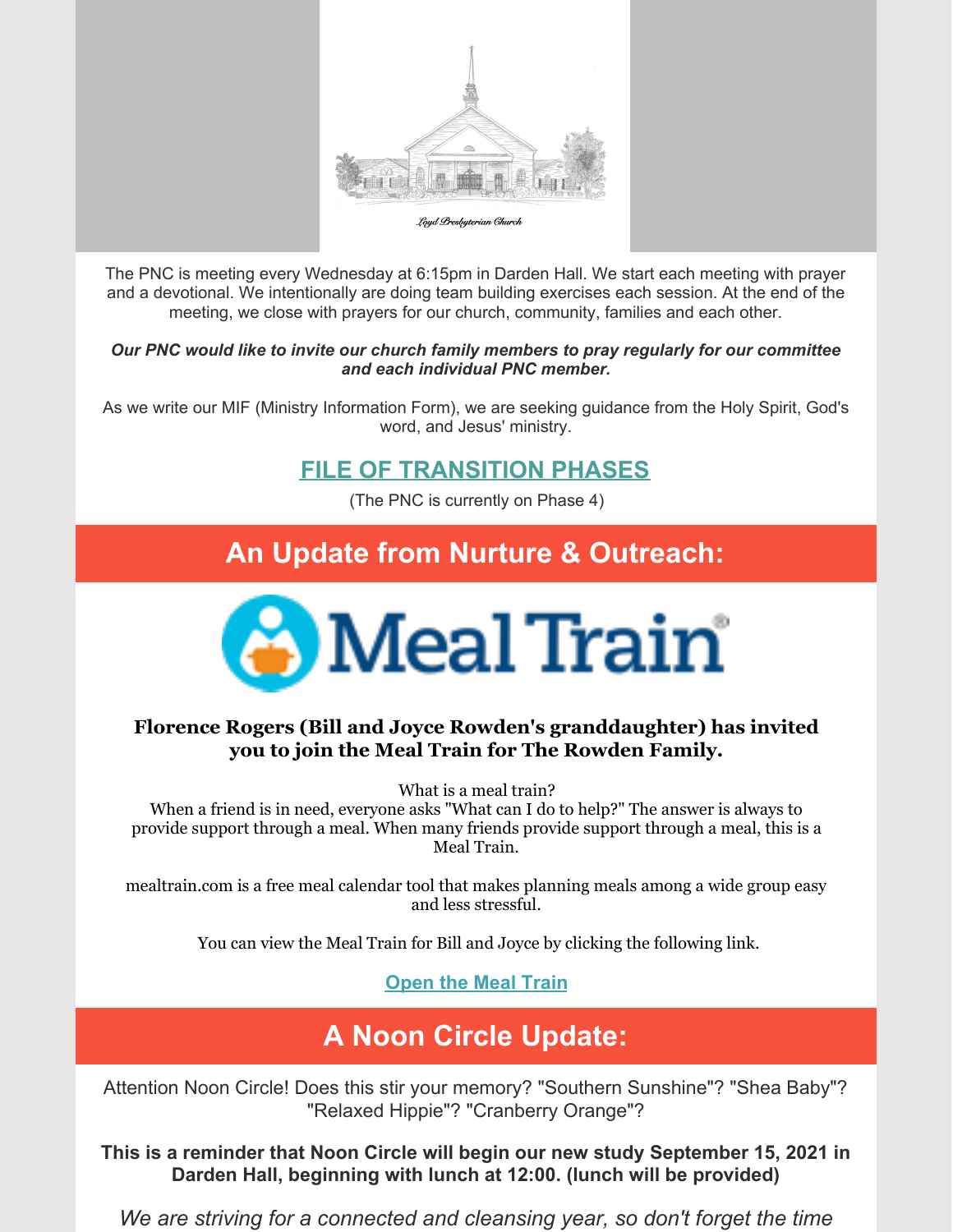*and don't forget to bring your favorite S.O.A.P.*

**S-Scriptures**-Write out a verse that speaks to your heart.

**O-Observation**-What stands out to you?

**A-Application**-How can you apply this scripture to your life?

**P-Pray**-Ask God to help you apply this scripture to your life. Spend time listening.

**Please mark your calendar (9/15 at noon), bring a friend, and let's make this a good learning, fun, and interesting time!**

## **A Youth Group Update:**



### **Youth Announcements:**

We will be watching and discussing the series, "The Chosen". We will meet in the movie room 9:55 am for Sunday School. Rising 6th-High School.

### **Mickey's SS Class Update:**



(Click on the image to purchase the book)

It's not too late to join Mickey and the Alternative SS Class. This class studies books from the James Moore series. This series of books, which include study guides, applies Bible truths to everyday life in an insightful...meaningful...and inspiring way. In *Are You Fired Up or Burned Out?*, best-selling author James W. Moore explains how to move from fatigue to favor. In short, encouraging, and practical chapters, you will learn how to Recognize-Remember-Relax: Recognize your fatigue limit; Remember your priorities and Relax your soul in God.

### **Resources:**



**Click here to listen to Rick play "Rock of [Ages"](https://www.youtube.com/watch?v=Hx8cCskEuwc)**

"Rock of Ages" Tune by Thomas Hastings Arranged by Hugh S. Livingston, Jr.

From the July 1986 issue of "The Church Pianist", published by Lorenz

Rick Robertson, pianist Offertory, Loyd Presbyterian **Church** August 29, 2021

# **STAY INFORMED**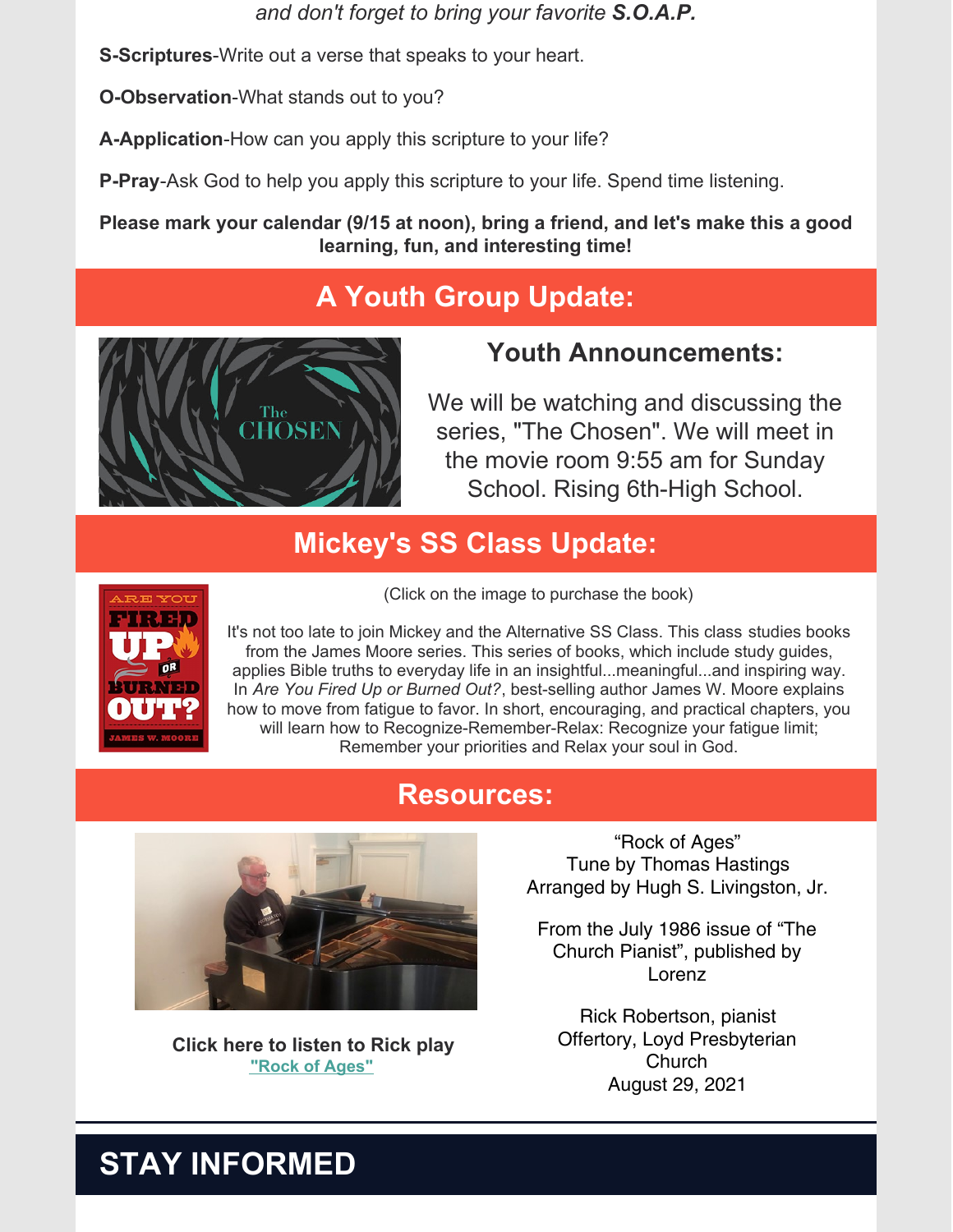

- 3 Randy Darden, Anne Hall
- 4- Jake Bailey
- 5 Chris Robinson
- 7 Will Darden
- 8 Wade Moore, Maddie Kirkwood
- 9 Hayden Bradfield
- 13 Brooke Robinson, Chase Davis
- 14 Karen Darden
- 17 Lynn Pauley
- 18 Stan Faulkner
- 23 Katie Nations
- 24 Suzi Goldston, Reese Moat
- 25 Freda Warlick
- 26 Matthew Callaway, Cynthia Tidwell
- 27 Madeira Sirmons, Tim Henke,
- 29 Mark Bowie, Bob Burek
- 30 Charles Darden, Jayne Pauley



- The Core 13 Sunday School Class will **not** meet Sunday, September 5, but will resume class (beginning with Ch. 2 of *Parables)* the following Sunday at 9:45 am.
- There will be a Greeter's training session on Sunday, September 19 in the Core 13 Sunday School classroom from 12:10-1:10
- The next Session meeting will be September 19 at 12:15 in Darden Hall.
- There will be a LifeSouth Blood Drive Sunday, September 19 8am-3pm.





Saturday, September 11 1:30pm-2:30pm

Please join us and help pack bags for our local TCSS in need for the month of September

Click [here](https://m.facebook.com/events/824857438221218?acontext=%7B%22source%22%3A%223%22%2C%22action_history%22%3A%22null%22%7D&aref=3) for more info.

### GIVE BLOOD **SAVE A LIFE**

Click **[here](https://donors.lifesouth.org/donor/schedules/drive_schedule/718365)** or scan the QR code to sign up for the blood drive at Loyd on 9- 19-2021 from 8am-3pm.



## **Worship Leader Schedule:**

#### **Worship Leaders for Sunday, September 5:**

**Liturgist:** John Darden **Greeters:** Eugene Turner, Trudy Calhoun **Elders on Duty:** Doug Pauley, Stacie Hart

### **Liturgists for September:**

**Sept. 12:** Karen McBride **Sept. 19:** Elaine Partin **Sept. 26:**Jayne Pauley

#### **Elders on Duty for September: Sept. 12:** Peggy Darden, Jolene Davis

**Sept. 19:**Jim Allen Bradfield, John Darden **Sept. 26:** Sandy Mann, Elliott Lamb

#### **Greeters/Usher Monthly Rotation:**

**1st Sunday:** Eugene Turner, Trudy Calhoun **2nd Sunday**: Veronica & Brock Sirmons **3rd Sunday:** Mark Davis, Trent Mann **4th Sunday:** Elaine Howard, Alesia Nixon **5th Sunday:** Youth

## **News From the Session:**